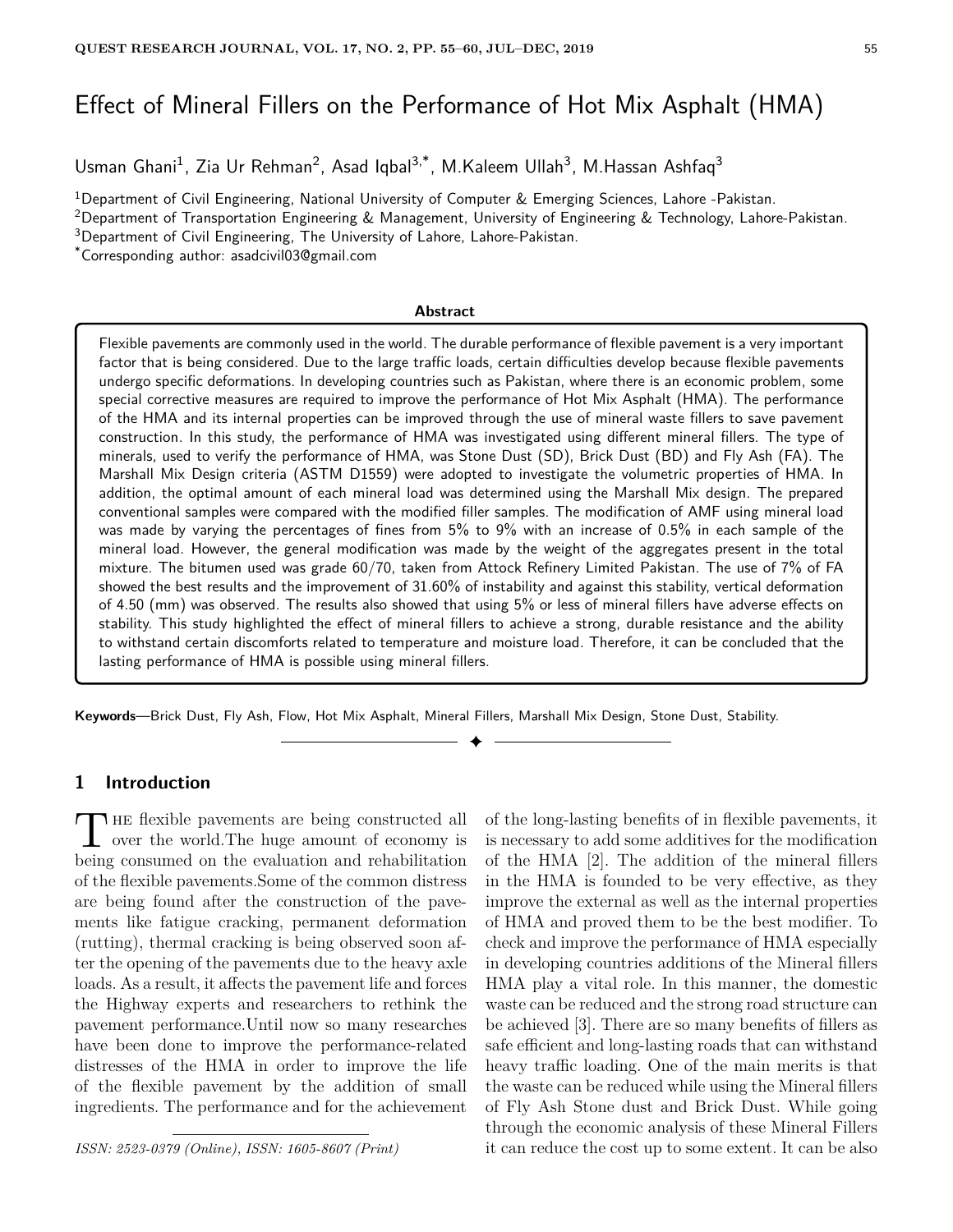concluded that modified pavements are more economical as compared to the unmodified asphalt pavements. The above-mentioned fillers generally passing #200 sieve are the components of the mineral aggregate that fill up the voids and occupied the spaces between the coarse aggregates and increases the stability and density of HMA. One type of small ingredients that can change the function of HMA is different types of Mineral fillers.Therefore during the processing of HMA Design, one should have to take care while selecting the materials. For the performance of pavement, in the long run, the addition of adequate materials at an appropriate proportion is very necessary. Basically, the HMA is a combination of binder, aggregates, and air present in it resembles the physical properties of HMA and also shows the performance of HMA as a pavement [3]. Mineral fillers having the physical size passing 200 mesh sieve (smaller than 75 microns). Mineral fillers were only considered for filling up the voids and for the gradation criteria beside these it has great importance and it can improve the performance of HMA [5]. The use of mineral fillers in a mixture commands over the internal properties of a bitumen as the aggregate and bitumen has the better adhesion. It increases the fatigue resistance and the overall reduces the pavement deformation. About the air voids the statement was not to be more than 4% [8]. After going through number of researches I conclude that using fillers in bituminous mixes enhance various properties. Use of fillers not only helps in improving the quality of mixes but also helps in usage of various waste materials as the basic ingredients of the paving mixes thus, reducing the problem of these materials going as a waste [11], if the benefits of the fillers are considered, then along with filling the empty spaces, less amount of asphalt is required in HMA, good gradation of aggregates can be achieved, shows an increment in the stability of HMA, along with that better bonding properties can be achieved [9]. Marshall Stiffness is the sign of opposition to the vertical deformation caused by heavy loading. If the value of stiffness is high then it means that HMA will show good opposition to permanent deformation which can be made possible by using mineral fillers [10]. Durable mix have the capability to show resistance against abrasion which is occur due to tires [4]. For mixes prepared using 5%, to 9% mineral fillers, the desirable flow and stability values can be achieved relatively [1]. Marshall Stability test is performed to determine the OAC and the testing specimen shall be prepared by combining varying percentages of bitumen ranging from 4.5% by the weight of aggregates to 6.5% with an increase of 0.5% for each type of fillers. The key function of fillers is to fill the remaining voids by coarse and fine aggregates in the hot mix. Fillers used in this study are brick dust, stone dust and fly ash. Fly Ash, Stone dust and brick dust finer than 0.075 mm size sieve can be used in the Asphalt concrete for the comparison and can be economical. According to Asphalt Institute (AI) the use of Mineral fillers in the HMA are recommended from 4 to 8%.FA is achieved through the practice of burning of organic material named as coal. Fly ash possesses pozzolanic properties similar to those of natural volcanic pozzolans. A pozzolans has limited cementations value by itself. If fly Ash is chemically, analyzed it has the different ingredients like iron oxide, silicon dioxide and aluminum oxide. Advantages of using fly ash besides the economic and ecological benefits include improvement in workability and reduction in bleeding.

### **2 Research Objectives**

The main objectives of this research is the bond formed between the binder and aggregate particles should be pure, to achieve the best performance of HMA. To conclude the optimum amount of AC for different Mineral fillers ratios of HMA. And to check out the stiffness of Hot Mix Asphalt by the addition of Mineral fillers. To find out a reasonable range of Mineral fillers that synthesis the best performance of Hot Mix Asphalt (HMA) in all respects. To achieve the best volumetric properties Of Marshall Mix by the addition of the Mineral Fillers.

# **3 Material & Mixed Design**

The following sections cover the description of the coarse aggregate, fine aggregate, bitumen and mineral fillers used in this study. The gradation of these particles has been summarized in Table 1. The material characterization of the aggregates used has been summarized in Table 2. The bitumen used in this study was of 60/70 grade Attock Refinery limited Pakistan. The physical properties of bitumen have been summarized in Table 3. The filler's gradation specifications have been summarized in Table 4. For the achievement of OAC (Optimum Asphalt Content), all the ingredients of the HMA should have to be blended in the specified amount. The physical properties of the hot mix are highly dependable on the amount of binder and the aggregate that has been used in the mix. For the determination of these properties Marshall Mix design (ASTM D 1559) criterion has been used. Some of the volumetric properties and the behavior of the mix design on conventional samples have been summarized in Table 5.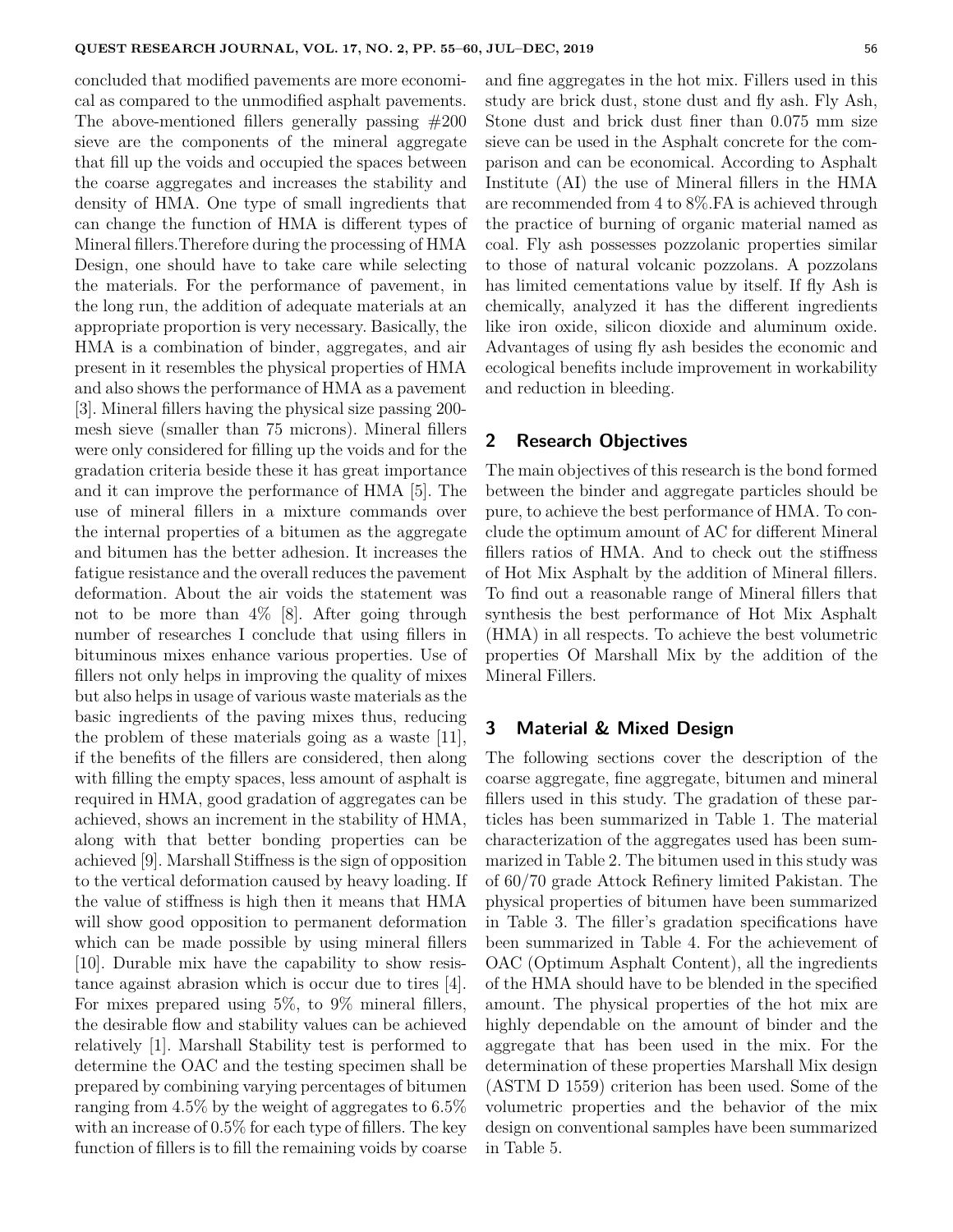| Sieve Sizes (in) | Sieve Sizes (mm) | % Passing |
|------------------|------------------|-----------|
|                  | 25.4             | 100       |
| 3/4              | 19.1             | 95        |
| 1/2              | 12.7             | 83        |
| 8-Mar            | 9.5              | 65        |
| #4               | 4.75             | 46        |
| #8               | 2.36             | 30        |
| #16              | 1.18             | 20        |
| #30              | 0.6              | 13        |
| #50              | 0.3              | 9         |
| #100             | 0.15             | 6         |

TABLE 1: Target gradation for aggregates

| Material<br>Properties | Specifications            | Results  | Range     |
|------------------------|---------------------------|----------|-----------|
| Abrasion value         | ASTM C 535<br>AASHTO T 96 | 16%      | ${<}40\%$ |
| Crushing strength      | B.S 812 &<br>IS 383       | $6\%$    | ${<}15\%$ |
| Impact value           | BS 812 &<br>IS 383        | 8.17%    | ${<}10\%$ |
| Flakiness              | ASTM D 4791               | 12.21\%  | ${<}15\%$ |
| Elongation             | <b>ASTM D 4791</b>        | 11.82%   | ${<}15\%$ |
| Angularity No          | <b>ASTM D 4791</b>        | 8        | $0 - 11$  |
| Specific gravity       | AASHTO T<br>85-88         | 2.69     | $2.5 - 3$ |
| Water absorption       | AASHTO T<br>85-88         | $0.29\%$ | $Max 2\%$ |

TABLE 2: Material characterization of aggregates

| Property       | Specifications | Results         | Range        |  |
|----------------|----------------|-----------------|--------------|--|
| <b>Bitumen</b> | AASHTO T49     | 60/70           | 60/70        |  |
| grade          |                |                 |              |  |
| Penetration    | AASHTO T49     | $64 \text{mm}$  | $60-70$ mm   |  |
| at $25c$       |                |                 |              |  |
| Softening      | AASHTO T53-89  | 42 C            | 30-157 C     |  |
| point          |                |                 |              |  |
| Flashing       | $ASTM-D-92(C)$ | 248 C           | 240-260 C    |  |
| Point          |                |                 |              |  |
| Fire           | $ASTM-D-92(C)$ | 268 C           | 260-290 C    |  |
| Point          |                |                 |              |  |
| Ductility      | AASHTO T179    | $73 \text{ cm}$ | $60 - 85$ cm |  |
| test           |                |                 |              |  |

TABLE 3: Physical properties of Bitumen

| Size                        |             |                          | PІ   |
|-----------------------------|-------------|--------------------------|------|
| <b>Sieve</b><br><b>Size</b> | $%$ Passing | Mineral filler should    |      |
| #30                         | 100         | avoid an organic content | PI<4 |
| #50                         | $95 - 100$  | or impurities            |      |
| #200                        | 70-100      |                          |      |

TABLE 4: Fillers gradation specifications

| $AC\%$ | GMB  | <b>GMM</b> | Air Void | <b>VMA</b> | <b>VFA</b> |
|--------|------|------------|----------|------------|------------|
| 3.5    | 2.35 | 2.56       | 5.9      | 19.9       | 70         |
|        | 2.33 | 2.58       | 4.6      | 19.8       | 76.8       |
| 4.5    | 2.34 | 2.54       | 3.5      | 20         | 82.6       |
| 5      | 2.32 | 2.51       | 1.8      | 19.8       | 90.8       |
| 5.5    | 2.3  | 2.5        | 1.3      | 19.4       | 93.3       |

TABLE 5: Marshall mix design results for conventional samples

| $AC \%$ | Stability (kN) |
|---------|----------------|
| 3.5     | 16.84          |
|         | 18.34          |
| 4.5     | 19.55          |
| 5       | 24.98          |
| 5.5     | 15.04          |

TABLE 6: Stability results

## **4 Testing & Methods**

For the characterization of the aggregates the Abrasion value test, Crushing strength of the aggregate test, Impact value of the aggregate, Flakiness test, Elongation test, and the specific gravity test has been carried out. For finding the physical properties of a binder used in the hot mix asphalt, the penetration test using a penetrometer, Softening point test using ring ball apparatus, ductility test by using ductile meter along with the flash and fire point using cleave open cup apparatus have been carried out. The optimum Asphalt content (OAC) has been found out by the Marshall Design Criterion. In Marshall Mix design three tests have been carried out. These three tests were the Gmb test, Marshall Stability and flow test along with the Gmm test. For the aggregate characterization, the gradation curve has been followed. For the determination of the optimum Asphalt content 15 samples have been prepared for the various percentages of the bitumen (3.5%, 4%, 4.5%, 5%, and 5.5%). The optimum Asphalt Content was founded to be 4.30% shown in figure 2. For the purpose of OAC for the modified samples using mineral fillers, the same Mix design has been followed. The percentages of mineral fillers were 5%, 5.5%, 6%, 6.5%, 7%, 7.5%, 8%, 8.5% and 9%.Furthermore, the Marshall properties have been compared with conventional samples along with the volumetric analysis. The stability values have been summarized in Table 6 and Figure 1.

The optimum Filler content for BD against 4% recommended by the AI is determined to be 7.8%. Figure 4 shows that as the quantity of BD is increasing the AV is decreasing. The optimum Filler content for FA against the 4% AV recommended by the AI is determined to be 7%. Figure 5 shows that as the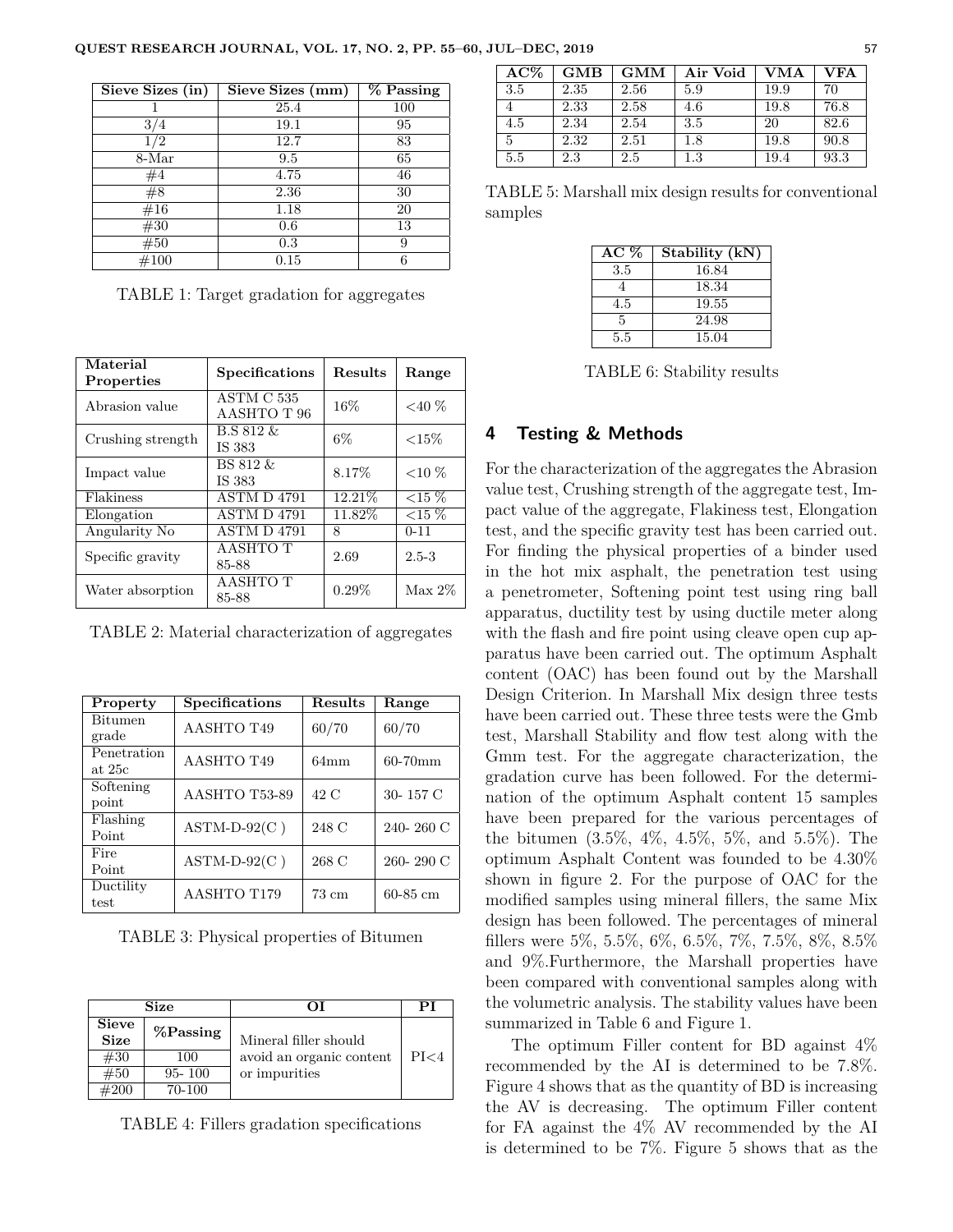

Fig. 1: Determination of optimum Asphalt content



Fig. 2: The optimum asphalt content of Conventional samples was founded to be 4.30%



Fig. 3: Flow (mm) vs. Asphalt content

| ВD  |      |      | Aid               | VMA    | $\overline{\mathbf{VFA}}$ |
|-----|------|------|-------------------|--------|---------------------------|
| (%) | Gmb  | Gmm  | $\text{Void}(\%)$ | $(\%)$ | $(\%)$                    |
| 5   | 2.3  | 2.5  | 8.11              | 12.13  | 46.56                     |
| 5.5 | 2.3  | 2.5  | 8.11              | 15.72  | 62.27                     |
| 6   | 2.3  | 2.44 | 5.78              | 17.55  | 90.7                      |
| 6.5 | 2.31 | 2.44 | 5.41              | 19.76  | 76.94                     |
| 7   | 2.35 | 2.47 | 5.01              | 21.73  | 73.8                      |
| 7.5 | 2.35 | 2.46 | 4.7               | 23.89  | 68.34                     |
| 8   | 2.41 | 2.5  | 3.68              | 26.32  | 92.15                     |
| 8.5 | 2.43 | 2.5  | 2.96              | 26.32  | 92.15                     |
| 9   | 2.48 | 2.48 | 0.32              | 26.31  | 92.15                     |

TABLE 7: Final results



Fig. 4: Brick dust vs. Air Voids

| BD     | Gmb  | Gmm  | Aid               | <b>VMA</b> | <b>VFA</b> |
|--------|------|------|-------------------|------------|------------|
| $(\%)$ |      |      | $\text{Void}(\%)$ | $(\%)$     | $(\%)$     |
| 5      | 2.3  | 2.46 | 6.61              | 11.43      | 49.79      |
| 5.5    | 2.31 | 2.46 | 6.28              | 14.29      | 55.26      |
| 6      | 2.4  | 2.54 | 5.61              | 17.6       | 62.79      |
| 6.5    | 2.43 | 2.54 | 4.41              | 19.6       | 96.9       |
|        | 2.4  | 2.5  | 4.06              | 19.67      | 81.99      |
| 7.5    | 2.35 | 2.42 | 3.24              | 24.18      | 73.14      |
| 8      | 2.41 | 2.48 | 2.99              | 27.47      | 79.05      |
| 8.5    | 2.41 | 2.48 | 2.97              | 27.47      | 79.05      |
| 9      | 2.45 | 2.52 | 2.8               | 27.47      | 79.05      |

TABLE 8: Final results of fly ash

quantity of FA is increasing the AV are decreasing.

### **5 Conclusion**

The optimum amount of Fly Ash was found to be 7%. By the addition of 7%, FA has shown an improvement of 31.60% in dry condition. The Gmm value was found to be 2.50 and the Gmb was found to be 2.40. So it was satisfying the condition that Gmm should be greater than Gmb. The value of flow against 7% FA was 4.50 (mm) which was within the specified criteria. The volumetric properties like Voids Mineral aggregate and voids fillers aggregate 19.67% and 81.99%. The optimum amount of stone dust (SD) was found



Fig. 5: Fly Ash Vs Air Voids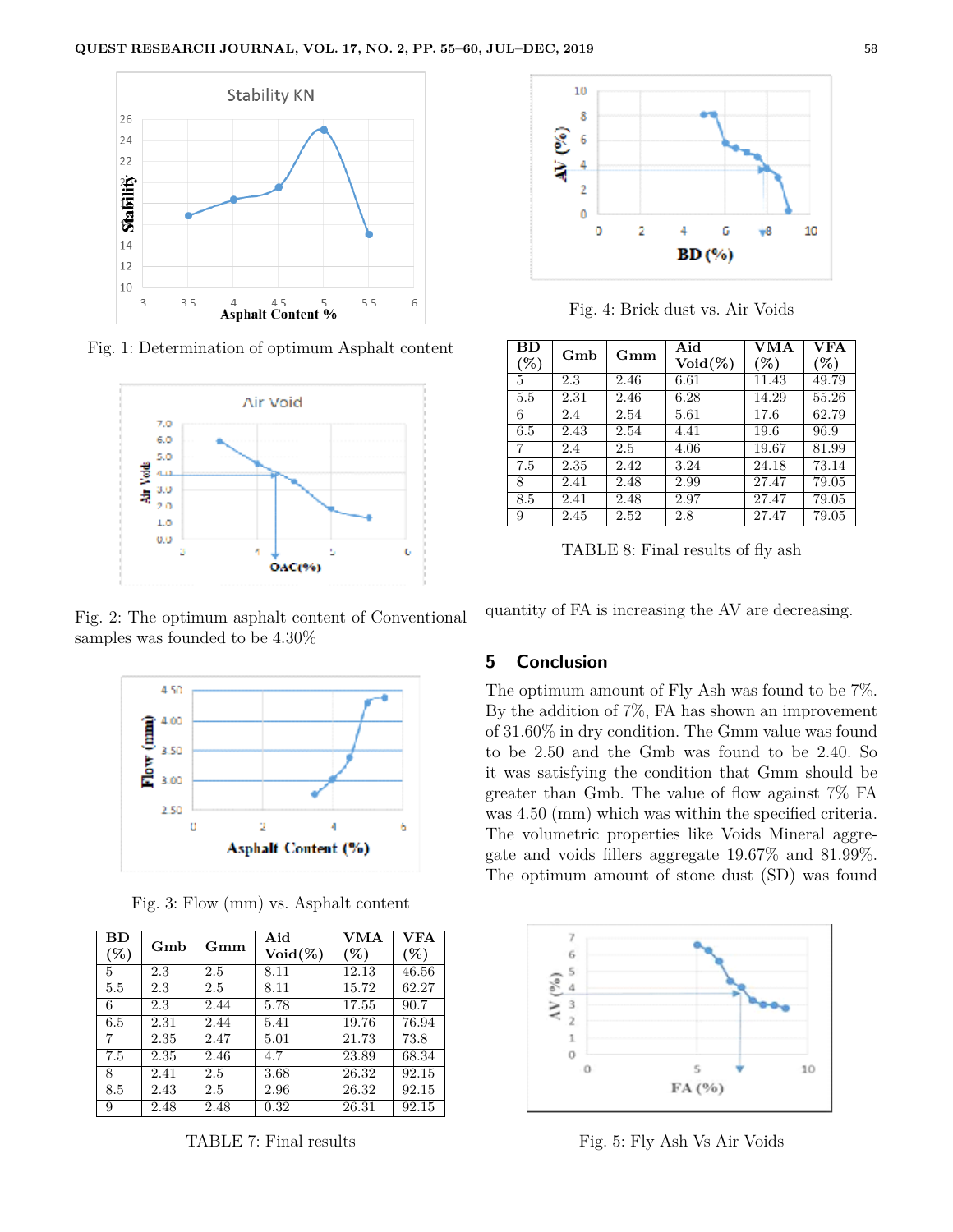| ${\bf BD}$ | Gmb  |      | Aid               | VMA   | <b>VFA</b> |
|------------|------|------|-------------------|-------|------------|
| (%)        |      | Gmm  | $\text{Void}(\%)$ | (%)   | (%)        |
| 5          | 2.3  | 2.63 | 9.31              | 12.88 | 43.45      |
| 5.5        | 2.34 | 2.52 | 7.33              | 16.17 | 92.16      |
| 6          | 2.35 | 2.51 | 6.38              | 17.73 | 87.65      |
| 6.5        | 2.36 | 2.51 | 6.34              | 18.94 | 101.05     |
| 7          | 2.4  | 2.52 | 5.02              | 21.16 | 94.81      |
| 7.5        | 2.38 | 2.47 | 3.65              | 22.85 | 142.2      |
| 8          | 2.45 | 2.52 | 2.78              | 25.41 | 87.9       |
| 8.5        | 2.45 | 2.51 | 2.56              | 27.41 | 87.9       |
| 9          | 2.47 | 2.52 | 2.16              | 25.41 | 87.9       |

**QUEST RESEARCH JOURNAL, VOL. 17, NO. 2, PP. 55–60, JUL–DEC, 2019** 59

TABLE 9: Final results of stone dust



Fig. 6: Stability analysis

to be 7.5%. By the addition of 6.5%, SD has shown an improvement of 20% in dry conditions. The Gmm value was found to be 2.47 and the Gmb was found to be 2.38. So it was satisfying the condition that Gmm should be greater than Gmb. The value of flow against 7.5% SD was 3.4 (mm) which was within the specified criteria. The volumetric properties like Voids Mineral aggregate and voids fillers aggregate 22.85% which was exceeding and 142.05%. The VFA and VMA have exceeded the specified criterion. The optimum amount of Brick dust (BD) was found to be 7.8%. By the addition of 7.8%, BD has shown an improvement of 29.25% in dry conditions. But below 5.5% BD reduces stability. The Gmm value was found to be 2.48 and the Gmb was



Fig. 7: Flow analysis

found to be 2.38. So it was satisfying the condition that Gmm should be greater than Gmb. The value of flow against 7.8% BD was 4.10 (mm) which was within the specified criteria. The volumetric properties like Voids Mineral aggregate and voids fillers aggregate 25.10% and 80.24%. The value of VMA is increasing from the specified criterion. From the above conclusions, the addition of 7% FA is recommended to be the best mineral filler and has shown the better performance of the HMA.

#### **6 Recommendations**

The stability and the performance of HMA can be improved by using FA as a mineral filler. The waste FA can be easily available from the factories so it can be used as a modifier in HMA which decreases the reconstruction and maintenance budget of the total economy in developing countries like Pakistan. At presently no proper specifications are available for such areas where the temperature, moisture, and loading related distress are more than a required level. For such areas, FA is recommended strongly. Mixing of mineral fillers can be done by two processes, one is to reduce the amount of the AC and the other is to add the mineral fillers by reducing the percentages of fine in a specified gradation. SD and BD have the ability to absorb the bitumen up to some extent which affects the binding properties of HMA. Further research work can be carried out in this area. By the chemical analysis of the FA, it has some of the same ingredients that are also found in bitumen. More focus is required to enhance the properties of FA. Repeated load of the heavy traffic has an adverse effect on the stability and other volumetric properties, therefore, a further study is required in order to modify the HMA using mineral fillers at economical and a reasonable cost. The stability of modified HMA by mineral fillers especially using FA may be studied further for the betterment of the road networks.

# **ACKNOWLEDGMENT**

The authors wish to acknowledge the support provided by this research work by the Department of Civil Engineering, National University of computer and emerging sciences, Lahore-Pakistan and University of Engineering & Technology, Lahore-Pakistan.

#### **References**

[1] Airey, G. D., A. C. Collop, S. E. Zoorob, and R. C. Elliott., "The influence of aggregate, filler and bitumen on asphalt mixture moisture damage.", Construction and building materials, Vol. 22, No. 9, pp. 2015-2024, 2008.